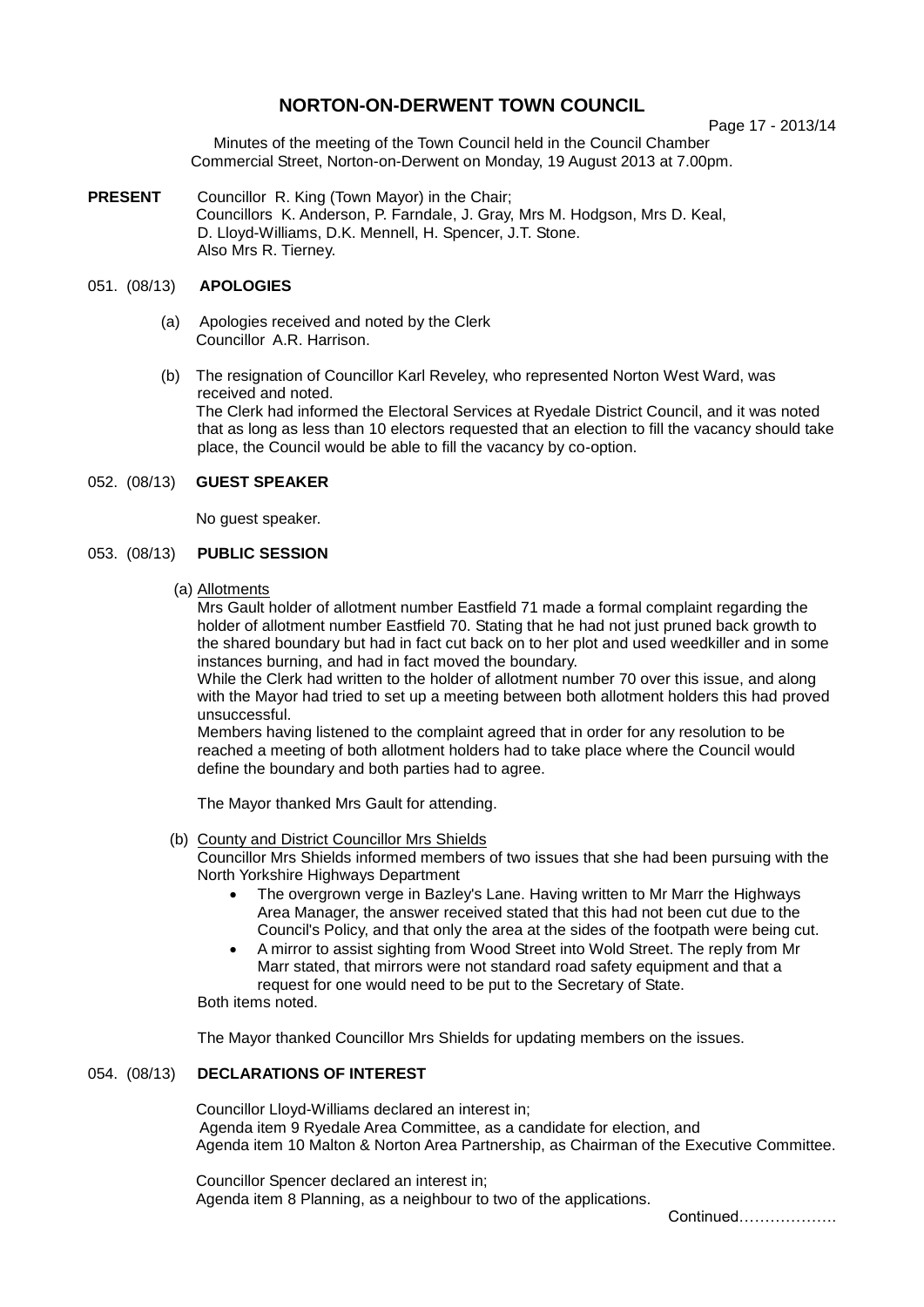### 055. (08/13) **CONFIRMATION OF MINUTES**

 RESOLVED that the Minutes of the Town Council meeting held on Monday, 15 July 2013 (Minutes 034 to 050 inclusive) be confirmed and signed by the Chairman.

### 056. (08/13) **CLERK'S REPORT**

(a) Malton to Pickering Rail Link

A representative from Whitby Town Council was due to address Malton Town Council at their full Council meeting on Wednesday, 25 September 2013, at Ryedale House. To discuss the reinstatement of the rail link between Malton and Pickering.

All members of the Council were invited to attend.

The discussion would take place at the start of the meeting in order that their ordinary order of business was not disrupted. Noted.

#### (b) Digital Mapping

To report the Cemetery software had now been installed along with the Asset Management and Town Mapping software.

The Mayor and Clerk had both received training on the use of the mapping software which was very informative and very taxing. It should prove to be a very useful asset itself once the users were familiar with how it works.

### (c) Town entrance signs

To report that an official request to erect the town entrance signs had been sent to Mr Marr, it included a copy of the design and size used when applying for the grant. A request was also made that the Inspector for Norton approve the exact locations at which the signs could be erected. Noted.

### (d) Dog Fouling

To receive a copy of a letter complaining of dog fouling in the cemetery. Agreed that this item be placed on the agenda for the next meeting.

### 057. (08/13) **TOWN MAYOR/CHAIRMANS REPORT**

(a) Yorkshire Day

The Mayor reported on his attendance at the celebrations for Yorkshire Day held at Skipton. The day included a trip on a narrow boat along the canal, as well as a parade through the town. The address at the luncheon was given by the Bishop of Bradford Reverend Nick Baines. Skipton had really applied themselves presenting a 'Festival of Yorkshire' from the 2 to the 4 of August, this had included turning part of the canal basin into a sunny seaside area complete with sand, deckchairs, Punch and Judy, and comedy lifeguards. Noted

(b) Digital Mapping Training

Both the Mayor and Clerk had attended the training on the digital mapping software, and it was considered that this was a good investment and would be of great benefit to the Council when all the information had been in-putted on to it. Hopefully once an assistant had been appointed further use could be made of logging all the Council's assets. Noted

(c) Totally Locally

The Mayor reported on his attendance at a meeting called to discuss the latest phase in progressing business in both towns. This was to be called 'Hidden Gems'. Noted.

(d) Christmas Lights Switch On

The Mayor asked if the Council would consider contributing to the switch on event for Norton's Christmas lights. Members agreed in principal that in order for this event to continue a contribution should be considered. This item to be placed on the agenda for the next meeting.

(e) Norton Primary School Visit

The Mayor reported that he had been invited to give a talk on his role as Mayor to Year 5 children, who would be studying various aspects of the community and the roles of different people within the community. Noted.

Continued……………….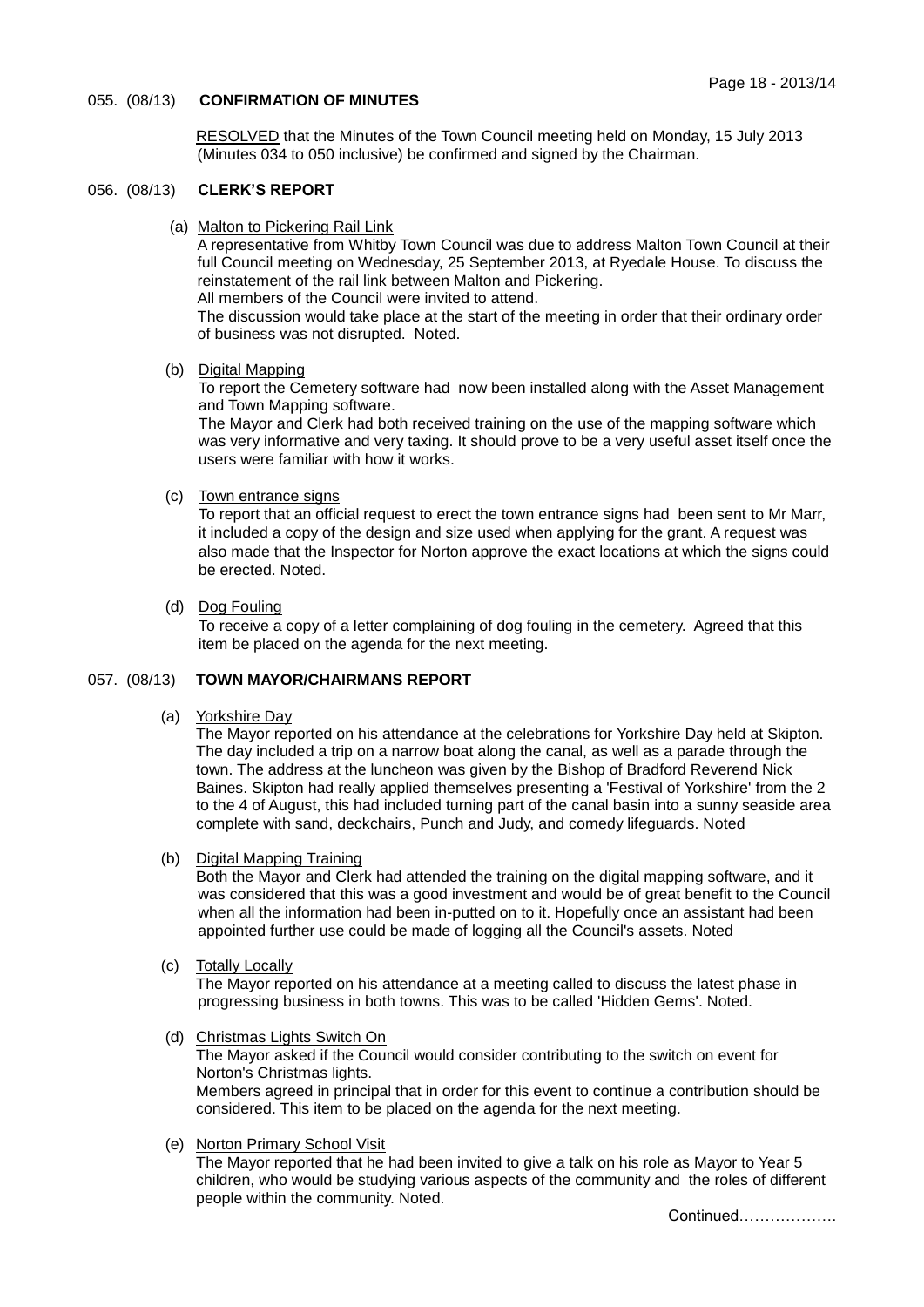### 058. (08/13) **FINANCIAL MATTERS**

(a) Accounts paid and for payment

The Clerk reported that accounts nos. 073 to 086 inclusive, amounting to £5899.66, had been paid since the last meeting of the Council. RESOLVED to hold back the cheque for the Ryefest Grant, account no. 87, to next month as the accounts for the event were still awaited, therefore it was only account nos. 088 to 092 inclusive, amounting to £1525.80 to be paid. Cheques were drawn and signed accordingly.

- (b) Financial report The Clerk's financial report for the period 01.07.13 to 31.07.13 was received.
- (c) Budgetary monitoring The Clerk's report for the period ending 31 July 2013 was received.
- (d) Parish Precept Grant 2014/15 Members received a report from Ryedale District Council, outlining proposed changes to the Parish Grant for the year 2014/15. Agreed to follow the lead set by Pickering Town Council, and simply not reply to the report. See minute 062 The Ryedale Five Towns Meeting, Note No.4

# 059. (08/13) **PLANNING MATTERS**

 (a) Planning applications referred to the Town Council by Ryedale District Council, for comment and/or recommendation were dealt with as follows: -

| 13/00827/FUL  | Erection of replacement barn for storage of equine feedstuffs, rider training and<br>horsebox shelter following demolition of existing barn.<br>Wold House Stables Langton Road, Norton.<br>For Mr T Etherington<br><b>RESOLVED Recommend Approval.</b>                                                                                                                                                                                                                                                                                                                                               |
|---------------|-------------------------------------------------------------------------------------------------------------------------------------------------------------------------------------------------------------------------------------------------------------------------------------------------------------------------------------------------------------------------------------------------------------------------------------------------------------------------------------------------------------------------------------------------------------------------------------------------------|
| 13/00838/FUL  | Change of use and alteration of former social club to form 3no light industrial units to<br>include demolition of flat roof extensions.<br>100 Commercial Street, Norton.<br>For Redfern Development and Investments Ltd.<br><b>RESOLVED Recommend Approval.</b>                                                                                                                                                                                                                                                                                                                                      |
| 13/00849/FUL  | Councillor Spencer had declared an interest in this item, and took no part in the<br>decision made.<br>Demolition of existing outbuildings and erection of a single-storey extension to<br>include retaining wall (retrospective application)<br>Spring Cottage Bazley's Lane, Norton.<br>For Spring Cottage.<br>RESOLVED No objection but members had concerns with regard to the disposal of<br>sewage, and also that the previous application was withdrawn and now this one had<br>come in as retrospective application. It would seem that the planning process was<br>not working as it should. |
| 13/00835/MOUT | Residential development (site area 0.7ha)<br>Land to the North of Sutton Grange Langton Road, Norton.<br>For Mr David Tatham<br><b>RESOLVED</b> That this application be deferred until the Local Plan sites were<br>approved, as at present this site was outside the current development limits for the<br>town.                                                                                                                                                                                                                                                                                    |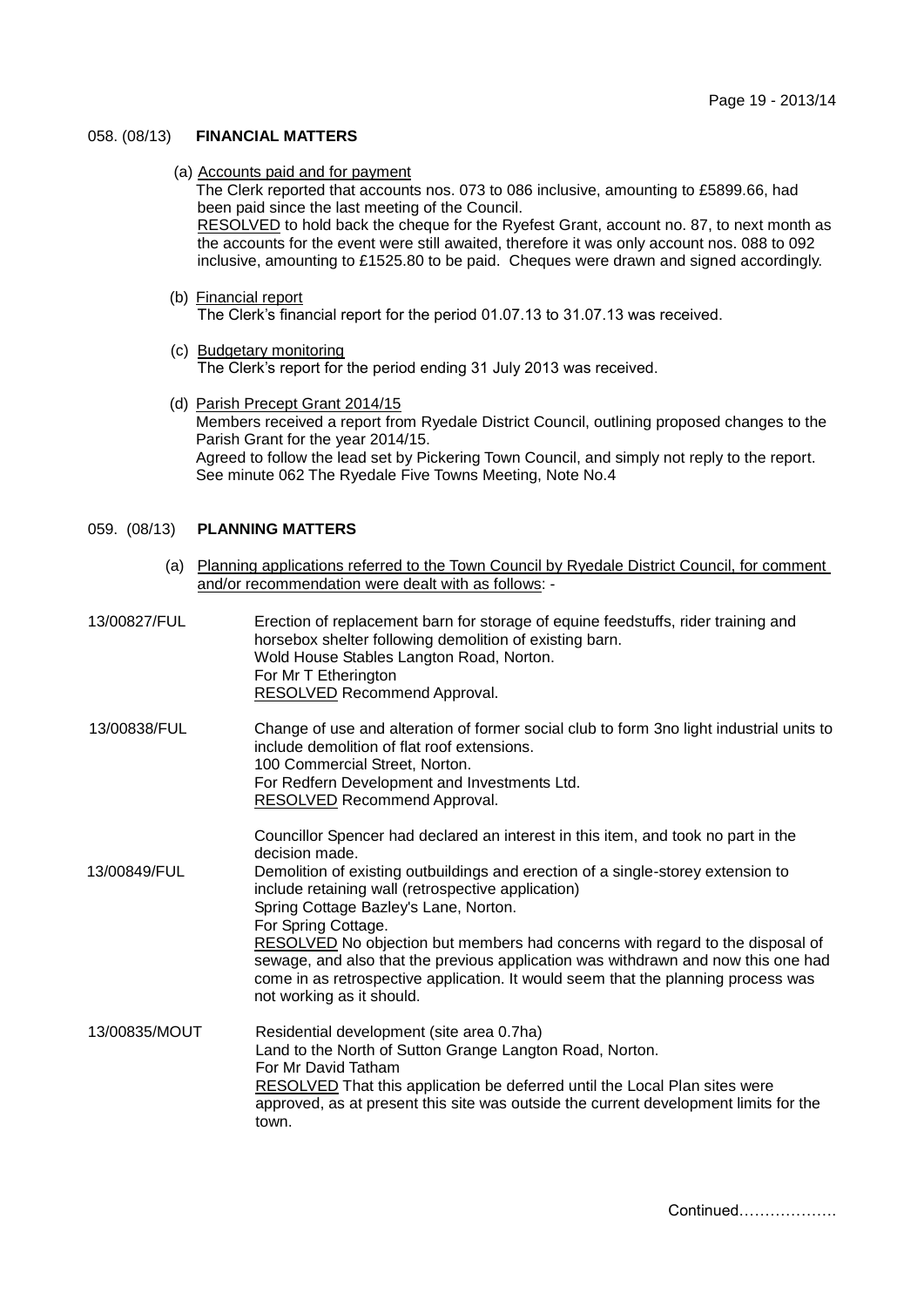| 059. (08/13)                                                                   | <b>PLANNING MATTERS (continued)</b>                                                                                                                                                                                                                                                                                                                                                                                                                                                                                                                                                                                                                                                                                                                                                         |  |
|--------------------------------------------------------------------------------|---------------------------------------------------------------------------------------------------------------------------------------------------------------------------------------------------------------------------------------------------------------------------------------------------------------------------------------------------------------------------------------------------------------------------------------------------------------------------------------------------------------------------------------------------------------------------------------------------------------------------------------------------------------------------------------------------------------------------------------------------------------------------------------------|--|
| 13/00864/FUL                                                                   | Councillor Spencer had declared an interest in this item, and took no part in the<br>decision made.<br>Erection of 2no stable blocks with a total of 24no stables together with covered water<br>horse walker with associated plant room and access ramp.<br>Spring Cottage Stables Bazley's Lane, Norton.<br>For Brian Ellison Racing Ltd.<br>RESOLVED Recommend Approval subject to appropriate drainage being installed,<br>as this land is prone to flooding. Ideally connection to the main sewage works so as<br>to avoid any contamination of local water courses. Also the extra traffic generated<br>onto the access from Bazley's Lane would seem to be excessive and hazardous, the<br>Council therefore considers that a new access from Langton Road should be<br>constructed. |  |
| 13/00903/HOUSE                                                                 | Erection of single-storey side extension and front entrance porch.<br>3 The Avenue, Norton.<br>For Mr & Mrs J C Dennis<br><b>RESOLVED Recommend Approval.</b>                                                                                                                                                                                                                                                                                                                                                                                                                                                                                                                                                                                                                               |  |
| (b)                                                                            | Planning decisions notified by Ryedale District Council:                                                                                                                                                                                                                                                                                                                                                                                                                                                                                                                                                                                                                                                                                                                                    |  |
| <b>Approved</b><br>13/00568/FUL                                                | Erection of an above ground plant enclosure mounted on a concrete plinth within a<br>fenced compound to serve below ground sewage pumping station, and formation of<br>vehicular access.<br>Land adjacent to Auburn Cottages Langton Road, Norton.                                                                                                                                                                                                                                                                                                                                                                                                                                                                                                                                          |  |
| 13/00578/HOUSE                                                                 | Erection of sunroom extension to west elevation and entrance porch to the north<br>elevation.<br>Halton Close 90 Welham Road, Norton.                                                                                                                                                                                                                                                                                                                                                                                                                                                                                                                                                                                                                                                       |  |
| 13/00655/HOUSE                                                                 | Erection of single storey rear extension, entrance porch to the side, installation of<br>1no replacement window to the south elevation and 2no windows to the east<br>elevation.<br>92 Scarborough Road, Norton.                                                                                                                                                                                                                                                                                                                                                                                                                                                                                                                                                                            |  |
| 13/00670/FUL                                                                   | Erection of extension to the rear to include external plant store and detached bin<br>store.<br>One Stop Community Stores Ltd, 2 Hambleton Road, Norton.                                                                                                                                                                                                                                                                                                                                                                                                                                                                                                                                                                                                                                    |  |
| 13/00702/EXTH                                                                  | Extension of time limit for implementation of 10/00722/HOUSE dated 10.08.2010 for<br>the erection of a two storey extension.<br>Cheesecake Hill House Beverley Road, Norton.                                                                                                                                                                                                                                                                                                                                                                                                                                                                                                                                                                                                                |  |
| 13/00166/MOUT<br><b>Refused</b>                                                | Mixed development comprising 3no retail units (Use Class A1) and childrens day<br>nursery (Use Class D1) with associated vehicular access, parking and landscaping<br>(site area 0.73 ha)<br>5 Welham Road, Norton.                                                                                                                                                                                                                                                                                                                                                                                                                                                                                                                                                                         |  |
| 13/00498/HOUSE                                                                 | Erection of two storey extension to the side and demolition of existing extension.<br>6 Parliament Avenue, Norton.                                                                                                                                                                                                                                                                                                                                                                                                                                                                                                                                                                                                                                                                          |  |
| <b>NORTH YORKSHIRE COUNTY COUNCIL - RYEDALE AREA COMMITTEE</b><br>060. (08/13) |                                                                                                                                                                                                                                                                                                                                                                                                                                                                                                                                                                                                                                                                                                                                                                                             |  |
|                                                                                | Councillor Lloyd-Williams had declared an interest in this item                                                                                                                                                                                                                                                                                                                                                                                                                                                                                                                                                                                                                                                                                                                             |  |

The Council had been invited to vote in a ballot to fill vacancies on the Area Committee for co-opted members. Members each received a copy of the election address provided by each candidate along with a ballot paper. The Council could vote for up to 4no candidates. RESOLVED that the 4no. candidates voted for by the Council were, Councillor Elizabeth Fairburn, Councillor Paul Andrews, Councillor David Lloyd-Williams, and Councillor Philip Chapman